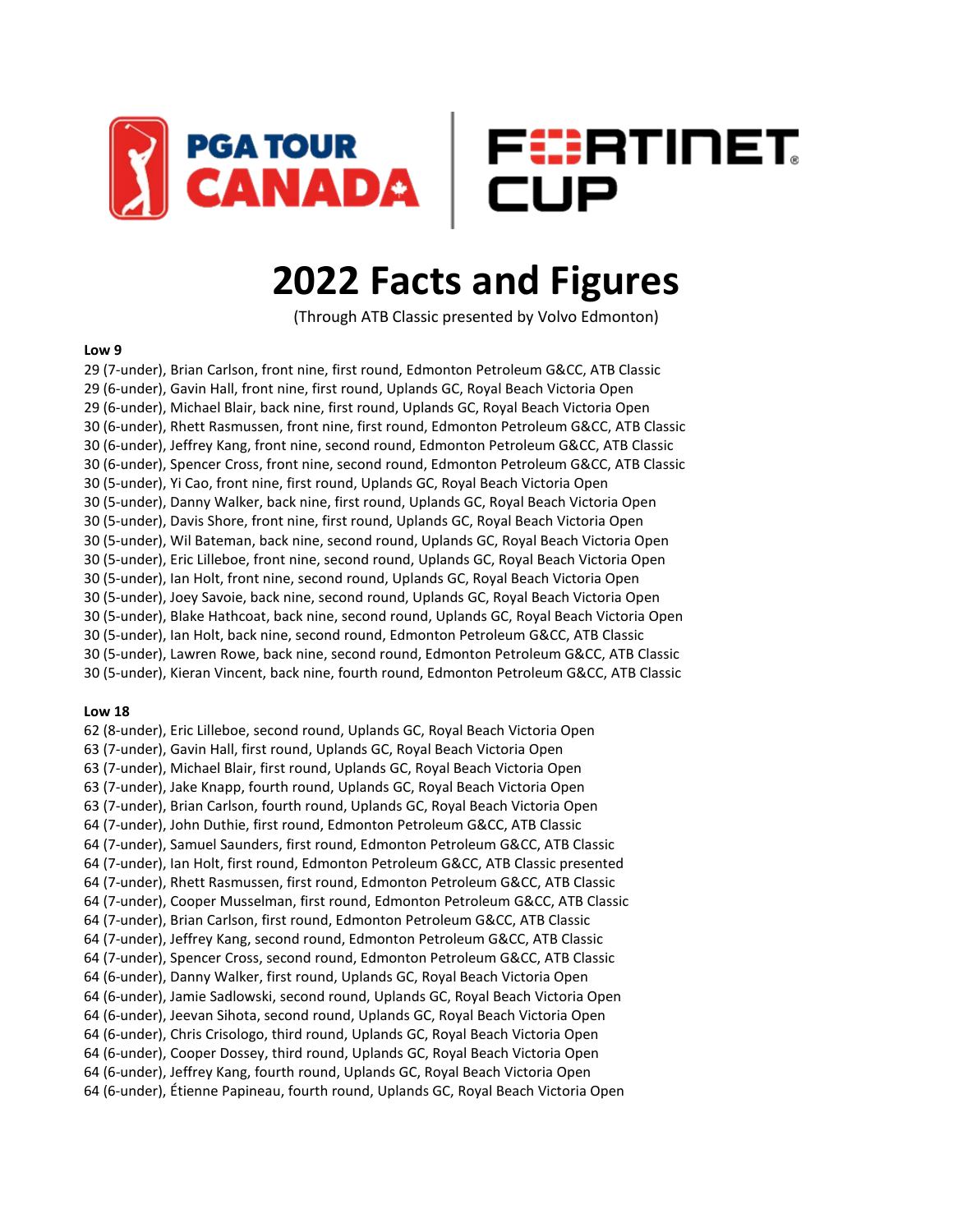

## **Low First 18**

- 63 (7-under), Gavin Hall, Royal Beach Victoria Open
- 63 (7-under), Michael Blair, Royal Beach Victoria Open
- 64 (7-under), John Duthie, ATB Classic
- 64 (7-under), Samuel Saunders, ATB Classic
- 64 (7-under), Ian Holt, ATB Classic
- 64 (7-under), Rhett Rasmussen, ATB Classic
- 64 (7-under), Cooper Musselman, ATB Classic
- 64 (7-under), Brian Carlson, ATB Classic
- 64 (6-under), Danny Walker, Royal Beach Victoria Open

## **Low First 36**

- 129 (13-under), Ian Holt, (64-65), ATB Classic
- 130 (10-under), Yi Cao, (65-65), Royal Beach Victoria Open
- 131 (11-under), Rhett Rasmussen, (64-67), ATB Classic
- 131 (11-under), Danny Walker, (66-65), ATB Classic
- 131 (9-under), Joey Savoie, (65-66), Royal Beach Victoria Open

## **Low 36 (Any Rounds)**

- 129 (13-under), Ian Holt, (64-65), first and second rounds, ATB Classic
- 130 (10-under), Eric Lilleboe, (62-68), second and third rounds, Royal Beach Victoria Open
- 130 (10-under), Yi Cao, (65-65), first and second rounds, Royal Beach Victoria Open
- 130 (10-under), Scott Stevens, (65-65), second and third rounds, Royal Beach Victoria Open
- 130 (10-under), Cooper Dossey, (66-64), second and third rounds, Royal Beach Victoria Open
- 131 (11-under), Jeffrey Kang, (64-67), second and third rounds, ATB Classic
- 131 (11-under), Rhett Rasmussen, (64-67), first and second rounds, ATB Classic
- 131 (11-under), Danny Walker, (66-65), first and second rounds, ATB Classic
- 131 (9-under), Joey Savoie, (65-66), first and second rounds, Royal Beach Victoria Open
- 131 (9-under), Youssef Guezzale, (65-66), second and third rounds, Royal Beach Victoria Open
- 131 (9-under), Chris Crisologo, (67-64), second and third rounds, Royal Beach Victoria Open
- 131 (9-under), Jake Knapp, (68-63), third and fourth rounds, Royal Beach Victoria Open

## **Low First 54**

- 197 (13-under), Scott Stevens, (67-65-65), Royal Beach Victoria Open
- 197 (13-under), Cooper Dossey, (67-66-64), Royal Beach Victoria Open
- 199 (14-under), Danny Walker, (66-65-68), ATB Classic
- 199 (14-under), Joe Highsmith, (66-67-66), ATB Classic
- 199 (14-under), Jorge Villar, (67-66-66), ATB Classic
- 199 (14-under), Jonathan Hardee, (67-66-66), ATB Classic
- 200 (13-under), Wil Bateman, (65-67-68), ATB Classic
- 200 (13-under), Trent Phillips, (67-66-67), ATB Classic
- 200 (13-under), Jeffrey Kang, (69-64-67), ATB Classic
- 200 (10-under), Joey Savoie, (65-66-69), Royal Beach Victoria Open
- 200 (10-under), Davis Shore, (66-66-68), Royal Beach Victoria Open
- 200 (10-under), Wil Bateman, (67-65-68), Royal Beach Victoria Open
- 200 (10-under), Chris Crisologo, (69-67-64), Royal Beach Victoria Open
- 200 (10-under), Eric Lilleboe, (70-62-68), Royal Beach Victoria Open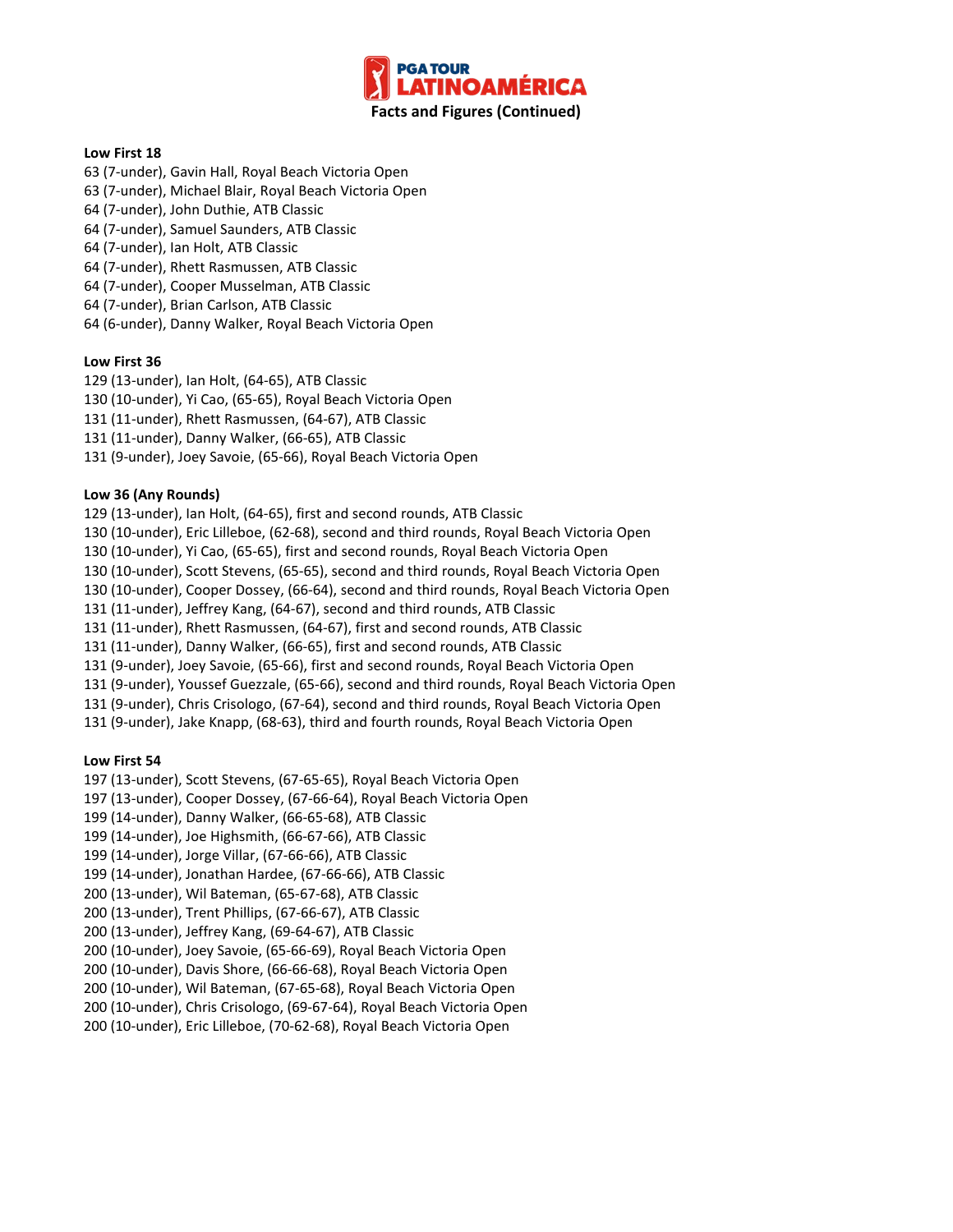

#### **Low 54 (Any Rounds)**

197 (13-under), Scott Stevens, (65-65-67), second through fourth rounds, Royal Beach Victoria Open 197 (13-under), Scott Stevens, (67-65-65), first through third rounds, Royal Beach Victoria Open 197 (13-under), Cooper Dossey, (67-66-64), first through third rounds, Royal Beach Victoria Open 198 (15-under), Jorge Villar, (66-66-66), second through fourth rounds, ATB Classic 198 (12-under), Cooper Dossey, (66-64-68), second through fourth rounds, Royal Beach Victoria Open 198 (12-under), Jake Knapp, (67-68-63), second through fourth rounds, Royal Beach Victoria Open 199 (14-under), Danny Walker, (66-65-68), first through third rounds, ATB Classic 199 (14-under), Joe Highsmith, (66-67-66), first through third rounds, ATB Classic 199 (14-under), Jorge Villar, (67-66-66), first through third rounds, ATB Classic 199 (14-under), Jonathan Hardee, (67-66-66), first through third rounds, ATB Classic 199 (14-under), Joe Highsmith, (67-66-66), second through fourth rounds, ATB Classic

#### **Low 72**

264 (16-under), Jake Knapp, (66-67-68-63), Royal Beach Victoria Open 264 (16-under), Scott Stevens, (67-65-65-67), Royal Beach Victoria Open 265 (19-under), Wil Bateman, (65-67-68-65), ATB Classic 265 (19-under), Joe Highsmith, (66-67-66-66), ATB Classic 265 (19-under), Jorge Villar, (67-66-66-66), ATB Classic 265 (15-under), Cooper Dossey, (67-66-64-68), Royal Beach Victoria Open 266 (14-under), Joey Savoie, (65-66-69-66), Royal Beach Victoria Open 268 (16-under), Rhett Rasmussen, (64-67-71-66), ATB Classic 268 (16-under), Trent Phillips, (67-66-67-68), ATB Classic 268 (12-under), Étienne Papineau, (66-69-69-64), Royal Beach Victoria Open 268 (12-under), Nolan Ray, (66-67-68-67), Royal Beach Victoria Open

#### **Low Start by a Winner**

65 (6-under), Wil Bateman, ATB Classic

#### **High Start by a Winner**

67 (3-under), Scott Stevens, Royal Beach Victoria Open

**Low Finish by a Winner** 65 (6-under), Wil Bateman, ATB Classic

**High Finish by a Winner** 67 (3-under), Scott Stevens, Royal Beach Victoria Open

**Largest 36-Hole Lead (No Ties)** 2 strokes, Ian Holt, ATB Classic

**Low 36-Hole Cut** 4-under, ATB Classic

**High 36-Hole Cut** 3-under, Royal Beach Victoria Open

**Fewest to Make 36-Hole Cut** 61, Royal Beach Victoria Open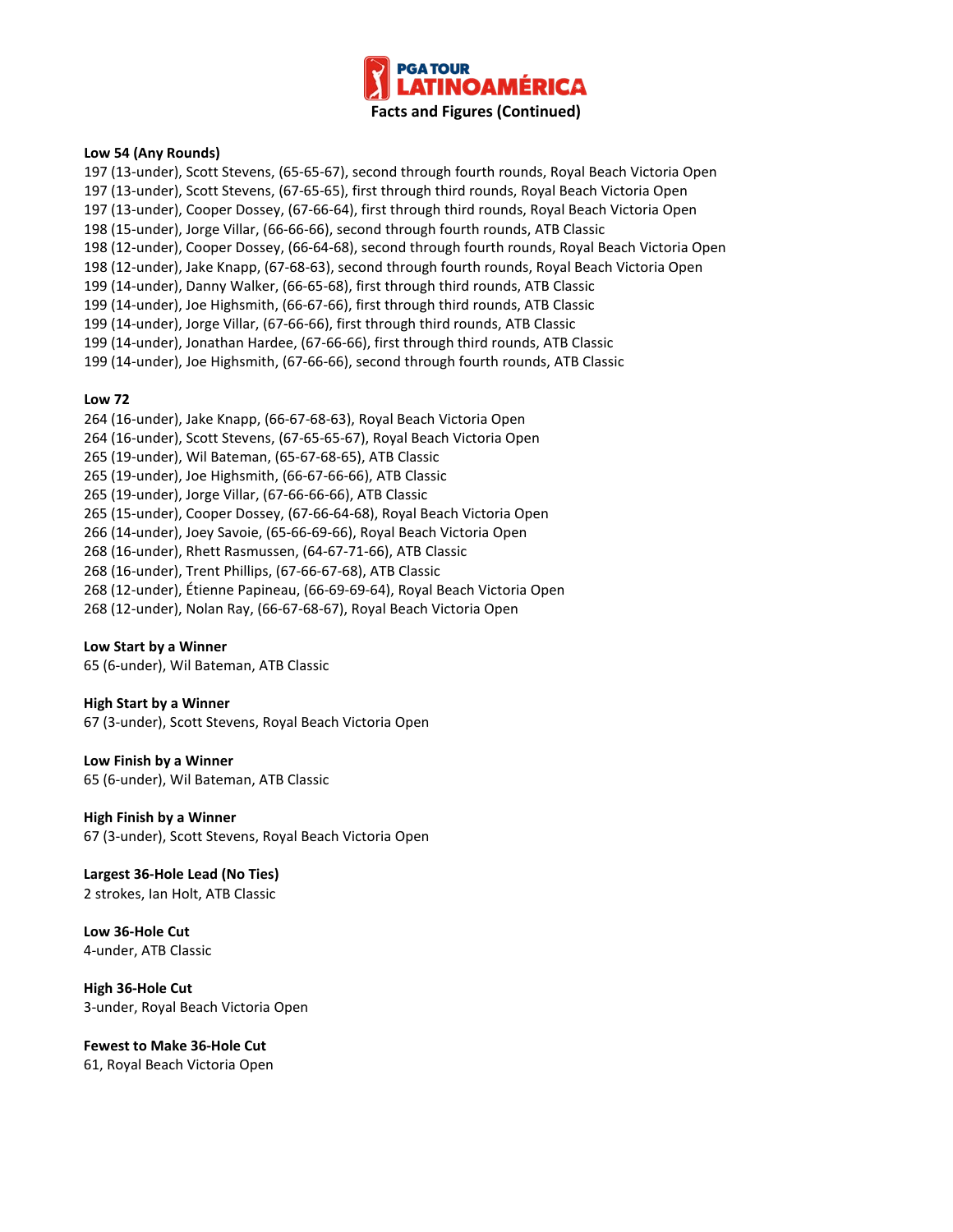

**Most to Make 36-Hole Cut** 62, ATB Classic

**Most Tied for Lead, 18 Holes**

6, ATB Classic

## **Holes-In-One**

Josh Hart, (No. 13/first round/Edmonton Petroleum G&CC) ATB Classic John Duthie, (No. 13/first round/Edmonton Petroleum G&CC) ATB Classic Noah Woolsey, (No. 13/first round/Edmonton Petroleum G&CC) ATB Classic J.T. Griffin, (No. 13/third round/Edmonton Petroleum G&CC) ATB Classic

## **Two Eagles in One Round**

Ian Holt, (No. 18, No. 4/first round/Edmonton Petroleum G&CC) ATB Classic Calum Masters, (No. 9, No. 18/first round/Edmonton Petroleum G&CC) ATB Classic Jackson Suber, (No. 2, No. 18/second round/Edmonton Petroleum G&CC) ATB Classic J.T. Griffin, (No. 13, No. 18/third round/Edmonton Petroleum G&CC) ATB Classic

## **Three Eagles in One Tournament**

Jake Knapp, (No. 7 first round/No. 8 second round/No. 8 fourth round) Royal Beach Victoria Open Luke Schniederjans, (No. 7 first round/No. 7 second round/No. 13 third round) Royal Beach Victoria Open J.T. Griffin (No. 4 second round/No. 13, No. 18 third round) ATB Classic Thomas Longbella (No. 9 first round/No. 9 second round/No. 18 fourth round) ATB Classic

## **Best Birdie Streak (One Round)**

- 5, Samuel Saunders, (No. 2- 6/first round/Edmonton Petroleum G&CC) ATB Classic
- 5, Spencer Cross, (No. 2- 6/second round/Edmonton Petroleum G&CC) ATB Classic
- 4, Luke Schniederjans, (No. 10-13/first round/Uplands GC) Royal Beach Victoria Open
- 4, Ben Hadden, (No. 7-10/first round/Uplands GC) Royal Beach Victoria Open
- 4, Lee Detmer, (No. 5- 8/first round/Uplands GC) Royal Beach Victoria Open
- 4, Guillaume Fanonnel, (No. 10-13/first round/Uplands GC) Royal Beach Victoria Open
- 4, Danny Walker, (No. 9-12/first round/Uplands GC) Royal Beach Victoria Open
- 4, Michael Blair, (No. 14-17/first round/Uplands GC) Royal Beach Victoria Open
- 4, Kieran Vincent, (No. 6- 9/third round/Uplands GC) Royal Beach Victoria Open
- 4, Joseph Harrison, (No. 11-14/first round/Edmonton Petroleum G&CC) ATB Classic
- 4, Jake Scott, (No. 3- 6/first round/Edmonton Petroleum G&CC) ATB Classic presented
- 4, Greyson Porter, (No. 6- 9/second round/Edmonton Petroleum G&CC) ATB Classic
- 4, Max Sear, (No. 3- 6/second round/Edmonton Petroleum G&CC) ATB Classic
- 4, Ian Holt, (No. 13-16/second round/Edmonton Petroleum G&CC) ATB Classic
- 4, Chris Crisologo, (No. 17- 2/second round/Edmonton Petroleum G&CC) ATB Classic
- 4, Carter Jenkins, (No. 2- 5/second round/Edmonton Petroleum G&CC) ATB Classic
- 4, Bryson Nimmer, (No. 16- 1/third round/Edmonton Petroleum G&CC) ATB Classic

## **Best Birdie-Eagle Streak (One Round)**

5-under, Jeffrey Kang, (B-E-B-B/No. 6/second round/Edmonton Petroleum G&CC) ATB Classic 4-under, Blake Hathcoat, (E-B-B/No. 12/second round/Uplands GC) Royal Beach Victoria Open 4-under, Cooper Musselman, (B-E-B/No. 18/first round/Edmonton Petroleum G&CC) ATB Classic 4-under, Brian Carlson, (B-B-E/No. 2/first round/Edmonton Petroleum G&CC) ATB Classic 4-under, Chris R. Wilson, (B-B-E/No. 8/fourth round/Edmonton Petroleum G&CC) ATB Classic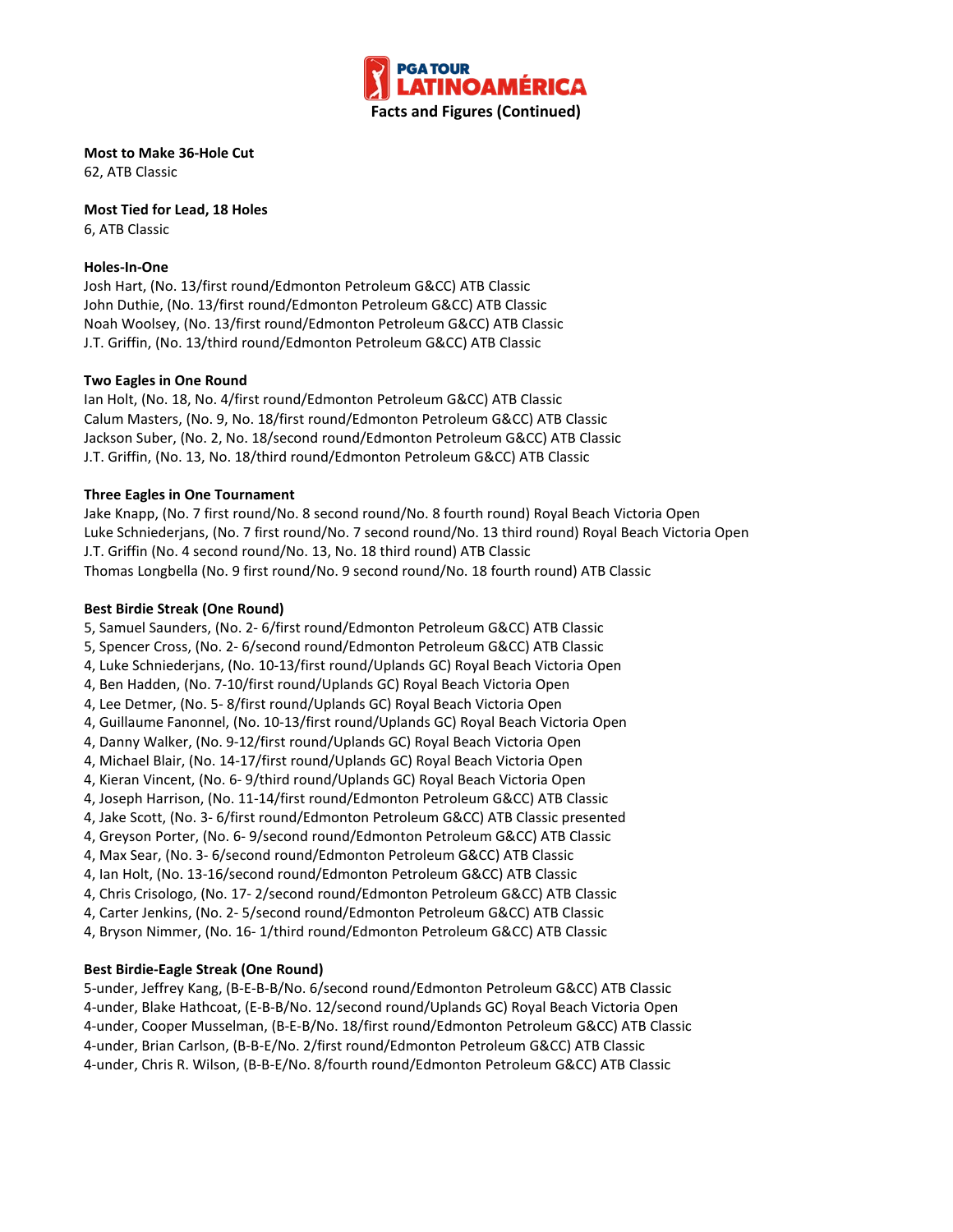

## **Best Come-From-Behind on Last Day to Win**

1 stroke, Wil Bateman, ATB Classic

## **Most Consecutive Under-Par Rounds (Season)**

- 8, Cooper Dossey
- 7, Wil Bateman
- 7, Chris Crisologo
- 7, Ian Holt
- 7, Jimmy Jones
- 7, Jake Knapp
- 7, Joey Savoie
- 7, Luke Schniederjans
- 7, Jake Scott

## **Biggest Stroke Differential One Round to the Next (Better)**

14 strokes, Matt Echelmeier, first round, second round (81-67), ATB Classic 10 strokes, Spencer VanderMey, first round, second round (87-77), ATB Classic

## **Biggest Stroke Differential One Round to the Next (Worse)**

9 strokes, Kyler Dunkle, third round, fourth round (68-77), ATB Classic 8 strokes, Ryan Hall, first round, second round (66-74), ATB Classic 8 strokes, Ian Holt second round, third round (65-73), ATB Classic

## **Playoffs**

3 holes, Scott Stevens def. Jake Knapp, Royal Beach Victoria Open 2 holes, Wil Bateman def. Joe Highsmith and Jorge Villar, ATB Classic

#### **First-Time Winners**

Scott Stevens, Royal Beach Victoria Open Wil Bateman, ATB Classic

## **Most Top-10s**

2, Chris Crisologo

#### **Most Consecutive Events in the Money (Career)**

11, Bryson Nimmer

#### **Most Eagles (Season)**

- 4, Luke Schniederjans
- 3, Thomas Longbella
- 3, Ian Holt
- 3, Calum Masters
- 3, J.T. Griffin
- 3, Jake Knapp

#### **Most Eagles (Tournament)**

- 3, Jake Knapp, Royal Beach Victoria Open
- 3, Luke Schniederjans, Royal Beach Victoria Open
- 3, J.T. Griffin, ATB Classic
- 3, Thomas Longbella, ATB Classic